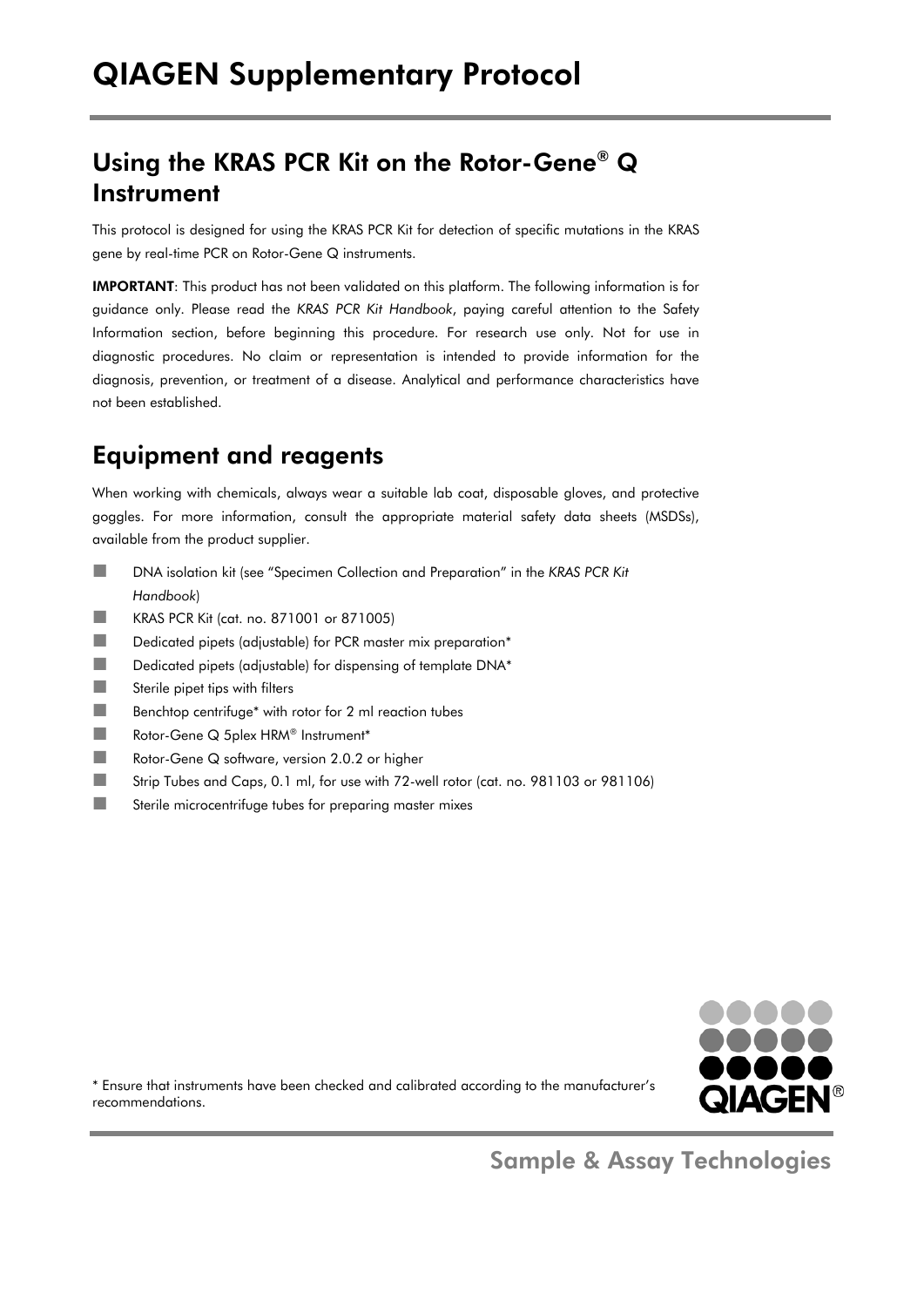## Important points before starting

- Before beginning the procedure, read "Warnings and Precautions" in the *KRAS PCR Kit Handbook*.
- Take time to familiarize yourself with the Rotor-Gene instrument before starting the protocol. See the instrument user manual.
- Do not vortex *Taq* DNA polymerase, or any reaction mixes that contain *Taq* DNA polymerase, as this may cause inactivation of the enzyme.
- ■■ To use the KRAS PCR Kit efficiently, samples must be grouped into a batch size of 7 (to fill one 72 well rotor). Smaller batch sizes will mean that fewer samples can be tested with the KRAS PCR Kit.
- For each DNA sample, the control and mutation assays must be analyzed in the same PCR run to avoid run-to-run variations.
- All software specifications refer to the Rotor-Gene Q software version 2.0.2. Please find further information on programming Rotor Gene instruments in the instrument user manual.

# Things to do before starting

- Before each use, all reagents need to be thawed completely, mixed (by inverting 10 times), and centrifuged briefly.
- Ensure that *Taq* DNA polymerase (*Taq*) is at room temperature (15–25°C) before each use. Centrifuge the tube briefly to collect the enzyme at the bottom of the tube.

## Procedure

1. Thaw the reaction mixes and Mixed Standard from the KRAS PCR Kit, at room temperature (15–25°C). Once thawed, mix each solution by inverting the tube 10 times to avoid localized concentrations of salts. Prepare sufficient mixes for the DNA samples, the Mixed Standard, and no template controls (NTCs), plus an excess of 2 reactions per mix, as shown in Table 1.

| Assay          | Reaction<br>Mix $(\mu I)$ x1 | Taq<br>$(\mu I) \times 1$ | Reaction Mix $(\mu I)$<br>per plate (x11) | Taq $(\mu I)$ per<br>plate (x11) |
|----------------|------------------------------|---------------------------|-------------------------------------------|----------------------------------|
| Control assay  | 19.8                         | 0.2                       | 217.8                                     | 2.2                              |
| Mutation assay | 19.8                         | 0.2                       | 217.8                                     | 2.2                              |

#### Table 1. KRAS master mix volumes

### 2. Mix the master mixes by gently pipetting up and down. Proceed immediately to step 3.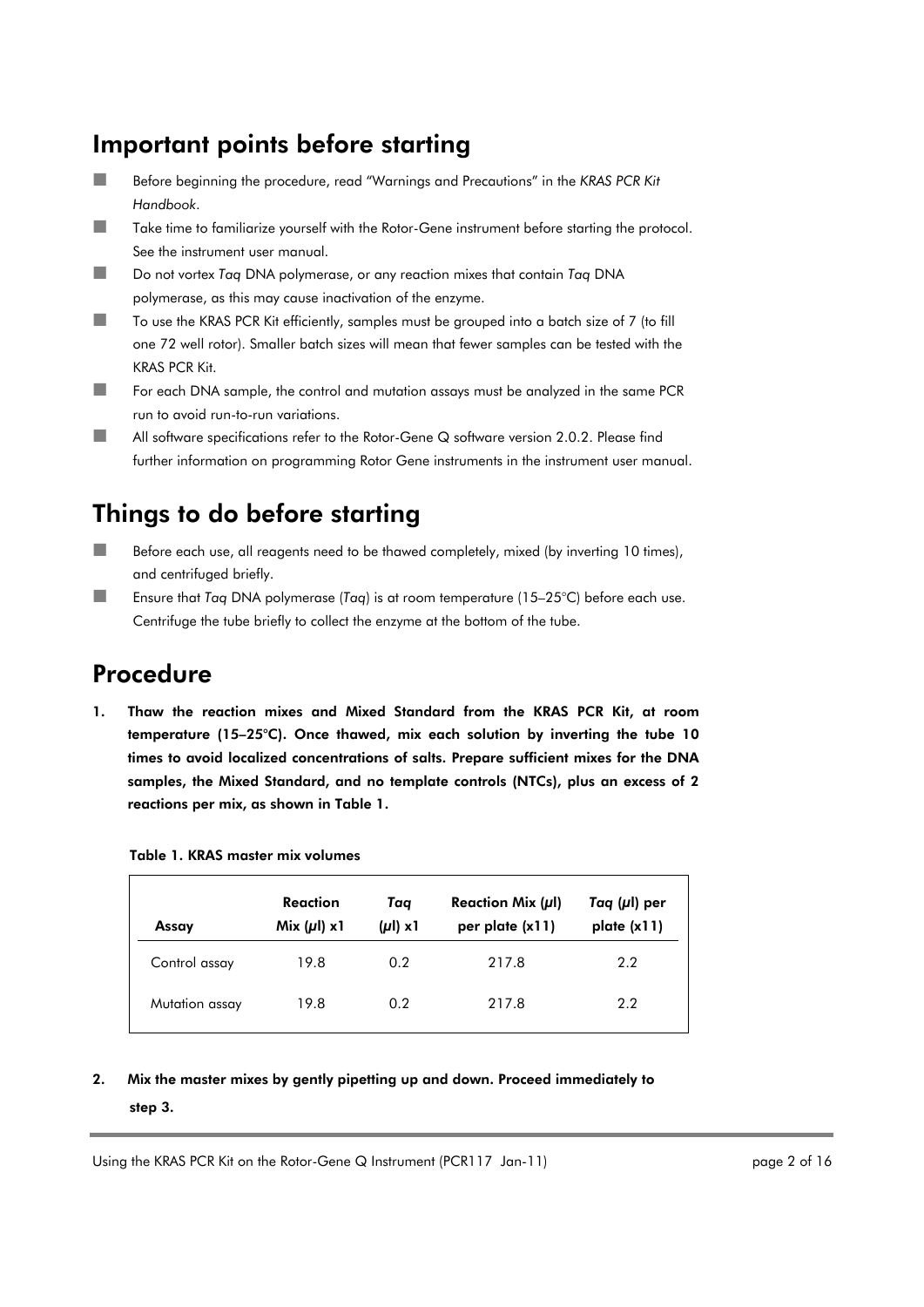- 3. Add 20 **μ**l of the master mixes to the reaction wells. Proceed immediately to step 4.
- 4. Add 5 **μ**l of sample, Mixed Standard, or water (for the NTCs) to the reaction wells. Each DNA sample must be tested with both the control and mutation assays. The rotor layout is given in Table 2.

|       |                | <b>Controls</b> |              | Sample number |    |    |    |    |    |
|-------|----------------|-----------------|--------------|---------------|----|----|----|----|----|
| Assay | PC.            | <b>NTC</b>      | $\mathbf{1}$ | $\mathbf{2}$  | 3  | 4  | 5  | 6  | 7  |
| Ctrl  | 1              | 9               | 17           | 25            | 33 | 41 | 49 | 57 | 65 |
| 12ALA | $\overline{2}$ | 10              | 18           | 26            | 34 | 42 | 50 | 58 | 66 |
| 12ASP | 3              | 11              | 19           | 27            | 35 | 43 | 51 | 59 | 67 |
| 12ARG | $\overline{4}$ | 12              | 20           | 28            | 36 | 44 | 52 | 60 | 68 |
| 12CYS | 5              | 13              | 21           | 29            | 37 | 45 | 53 | 61 | 69 |
| 12SER | 6              | 14              | 22           | 30            | 38 | 46 | 54 | 62 | 70 |
| 12VAL | $\overline{7}$ | 15              | 23           | 31            | 39 | 47 | 55 | 63 | 71 |
| 13ASP | 8              | 16              | 24           | 32            | 40 | 48 | 56 | 64 | 72 |

Table 2. Rotor layout

#### 5. Create a temperature profile according to the following steps:

| Setting the general assay parameters       | Figures 1–3  |
|--------------------------------------------|--------------|
| Initial activation of the hot-start enzyme | Figures 4, 5 |
| Amplification of the DNA                   | Figures 6, 7 |
| Adjusting the fluorescence channels        | Figures 8–12 |
| Starting the run                           | Figure 13    |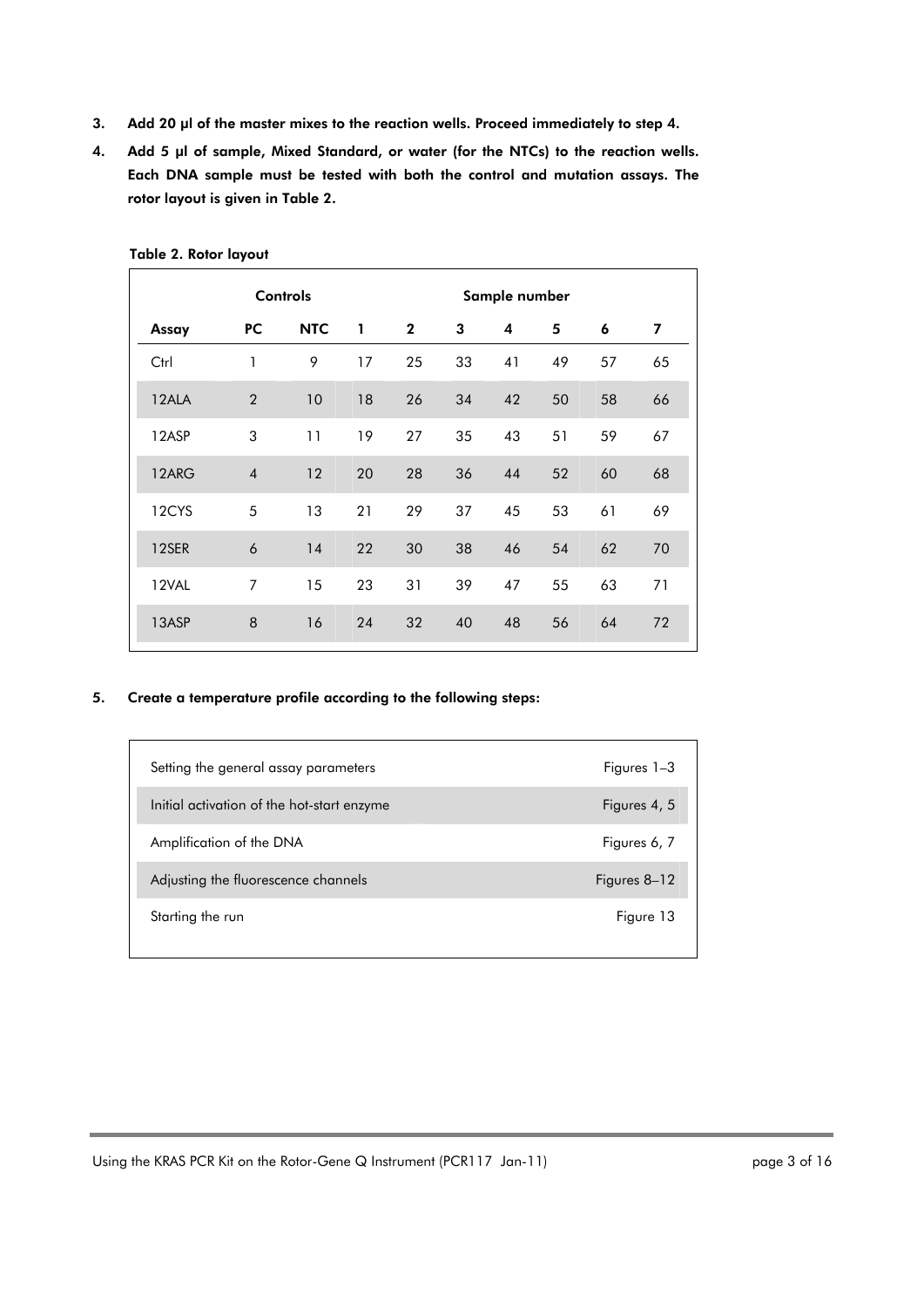To summarize, the cycling parameters (Table 3) are as follows:

| Cycles | <b>Temperature</b> | <b>Time</b>     | Data acquisition |
|--------|--------------------|-----------------|------------------|
|        | $95^{\circ}$ C     | 4 min           | None             |
|        | $95^{\circ}$ C     | 30 <sub>s</sub> | None             |
| 40     | $60^{\circ}$ C     | 60 <sub>s</sub> | Green and yellow |

|  |  | <b>Table 3. Cycling parameters</b> |
|--|--|------------------------------------|
|--|--|------------------------------------|

- 6. Double-click the Rotor-Gene Q Series Software 2.0.2 software icon on the desktop of the PC connected to the Rotor-Gene Q Instrument. Select the "Advanced" tab in the "New Run" dialog box that appears.
- 7. To create a new template, select "Empty Run" and then click "New" to enter the "New Run Wizard".
- 8. Select *72-Well Rotor* as the rotor type. Confirm that the locking ring is attached, and check the "Locking Ring Attached" box. Click "Next" (Figure 1).



Figure 1. The "New Run Wizard" dialog box.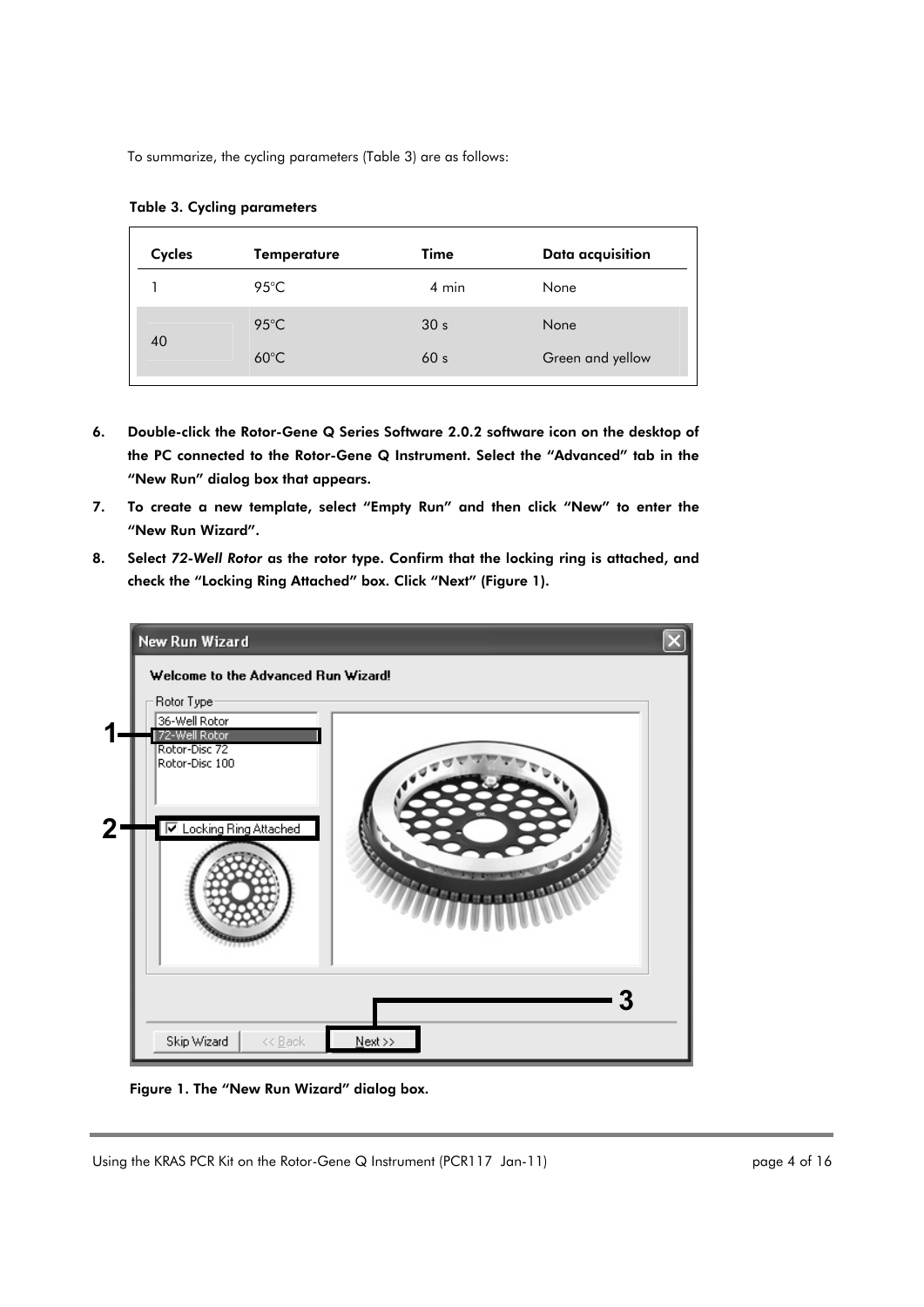9. Enter the name of the operator. Add any notes and enter the reaction volume as *25*. Ensure that "Sample Layout" reads "1,2,3…" and "Apply Ambient Air Correction" is selected. Click "Next" (Figure 2).

| New Run Wizard           |                                                                                                                                            |                                                                                       |
|--------------------------|--------------------------------------------------------------------------------------------------------------------------------------------|---------------------------------------------------------------------------------------|
|                          | This screen displays miscellaneous options for the run. Complete the fields,<br>clicking Next when you are ready to move to the next page. | This box displays<br>help on elements in<br>the wizard. For help<br>on an item, hover |
| Operator:                | QIAGEN                                                                                                                                     | vour mouse over the<br>item for help. You                                             |
| Notes:                   |                                                                                                                                            | can also click on a<br>combo box to display<br>help about its<br>available settings.  |
|                          |                                                                                                                                            |                                                                                       |
|                          |                                                                                                                                            |                                                                                       |
|                          |                                                                                                                                            |                                                                                       |
| Reaction<br>Volume (µL): | 25<br><b>▽</b> Apply Ambient Air Correction                                                                                                |                                                                                       |
| Sample Layout:           | 1, 2, 3                                                                                                                                    |                                                                                       |
|                          |                                                                                                                                            |                                                                                       |
| Skip Wizard              | $N$ ext >><br>$<<$ Back                                                                                                                    |                                                                                       |

Figure 2. Setting the general assay parameters.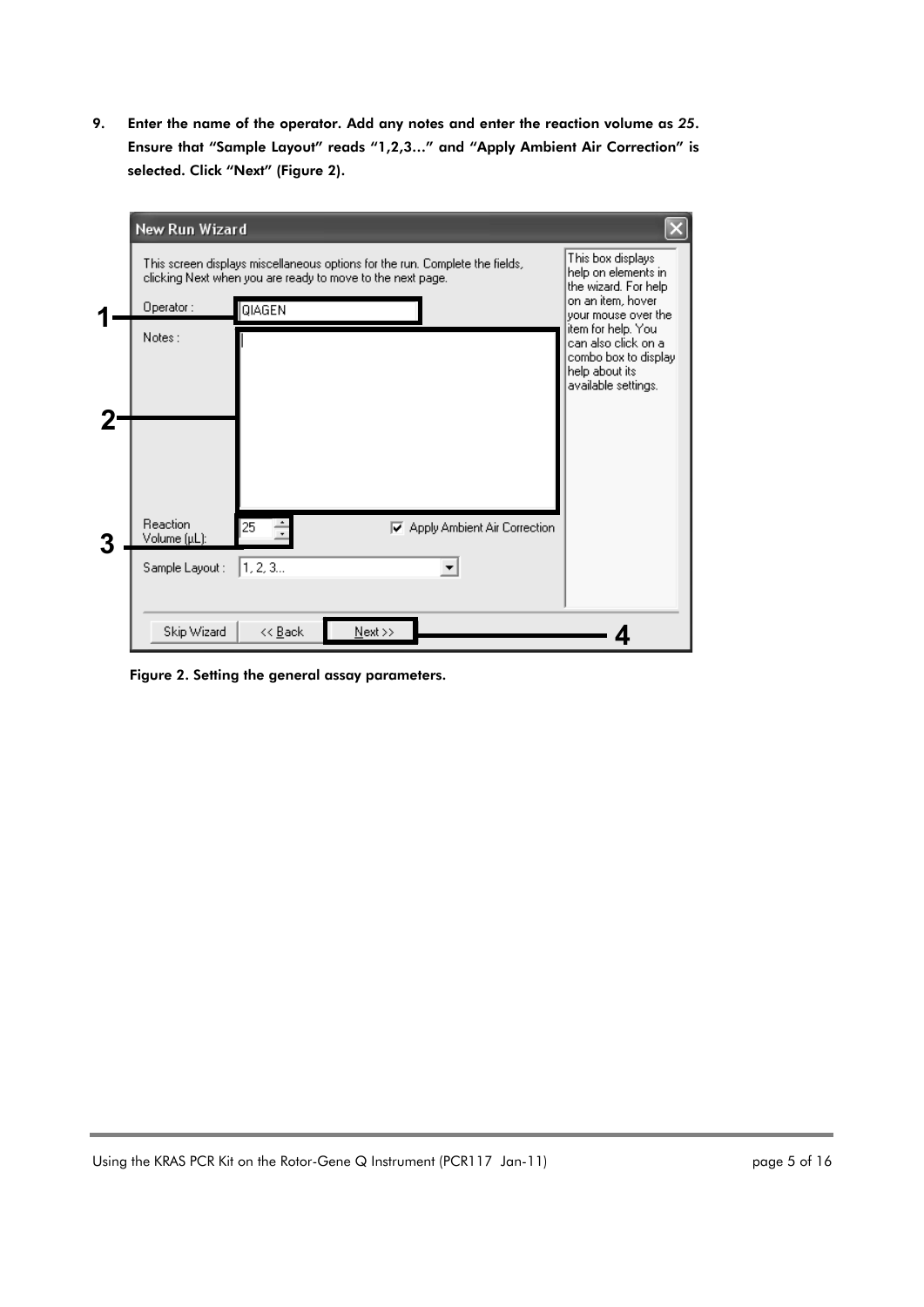10. Click the "Edit Profile" button in the next "New Run Wizard" dialog box (Figure 3), and program the temperature profile according to the information in the following steps.

| Temperature Profile :<br>Edit Profile                                               |                                                                                                           |                                                                                        |                                    |                                                             | Click this button to<br>edit the profile<br>shown in the box<br>above. |
|-------------------------------------------------------------------------------------|-----------------------------------------------------------------------------------------------------------|----------------------------------------------------------------------------------------|------------------------------------|-------------------------------------------------------------|------------------------------------------------------------------------|
| Channel Setup:<br>Name<br>Green<br>Yellow<br>Orange<br>Red<br>Crimson<br><b>HRM</b> | Source<br>470nm<br>530 <sub>nm</sub><br>585 <sub>nm</sub><br>625nm<br>680nm<br>460nm<br>Gain Optimisation | Detector<br>510 <sub>nm</sub><br>555nm<br>610nm<br>660nm<br>710hp<br>510 <sub>nm</sub> | Gain<br>5<br>5<br>5<br>5<br>7<br>7 | Create New<br>Edit<br>Edit Gain<br>Remove<br>Reset Defaults |                                                                        |

Figure 3. Editing the profile.

11. Click the "Insert after" button and select *New Hold at Temperature* (Figure 4).

| 65<br>Ы<br>D<br>0<br>Help<br>Save As<br>New<br>Open<br>The run will take approximately 0 second(s) to complete. The graph below represents the run to be performed : |  |
|----------------------------------------------------------------------------------------------------------------------------------------------------------------------|--|
|                                                                                                                                                                      |  |
|                                                                                                                                                                      |  |
|                                                                                                                                                                      |  |
|                                                                                                                                                                      |  |
| Click on a cycle below to modify it:<br>Insert after                                                                                                                 |  |
| wew Cycling<br>Insert b<br>New Melt                                                                                                                                  |  |
| New Hold at Temperature<br>Ren<br>New HRM Step                                                                                                                       |  |
| Copy of Current Step                                                                                                                                                 |  |
|                                                                                                                                                                      |  |
|                                                                                                                                                                      |  |

Figure 4. Initial incubation step at 95°C.

Using the KRAS PCR Kit on the Rotor-Gene Q Instrument (PCR117 Jan-11) page 6 of 16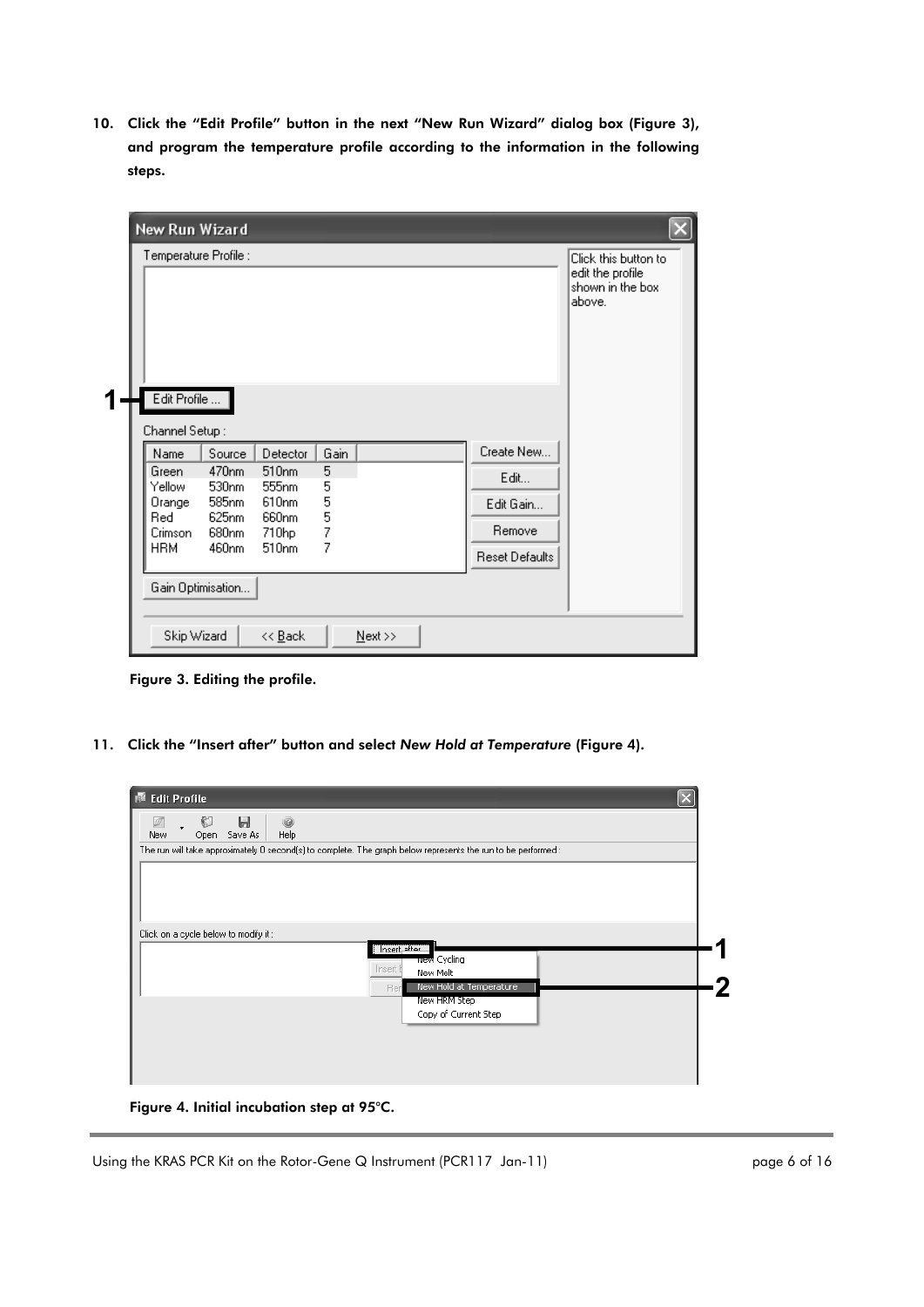12. Change the "Hold Temperature" to *95°C*, and the "Hold Time" to *4 mins*. Click the "Insert After" button and then select *New Cycling* (Figure 5).



Figure 5. Initial incubation step at 95°C.

13. Change the number of cycle repeats to *40*. Select the first step, and set to *95°C for 30 seconds* (Figure 6).



Figure 6. Cycling step at 95°C.

Using the KRAS PCR Kit on the Rotor-Gene Q Instrument (PCR117 Jan-11) example 2 of 16 page 7 of 16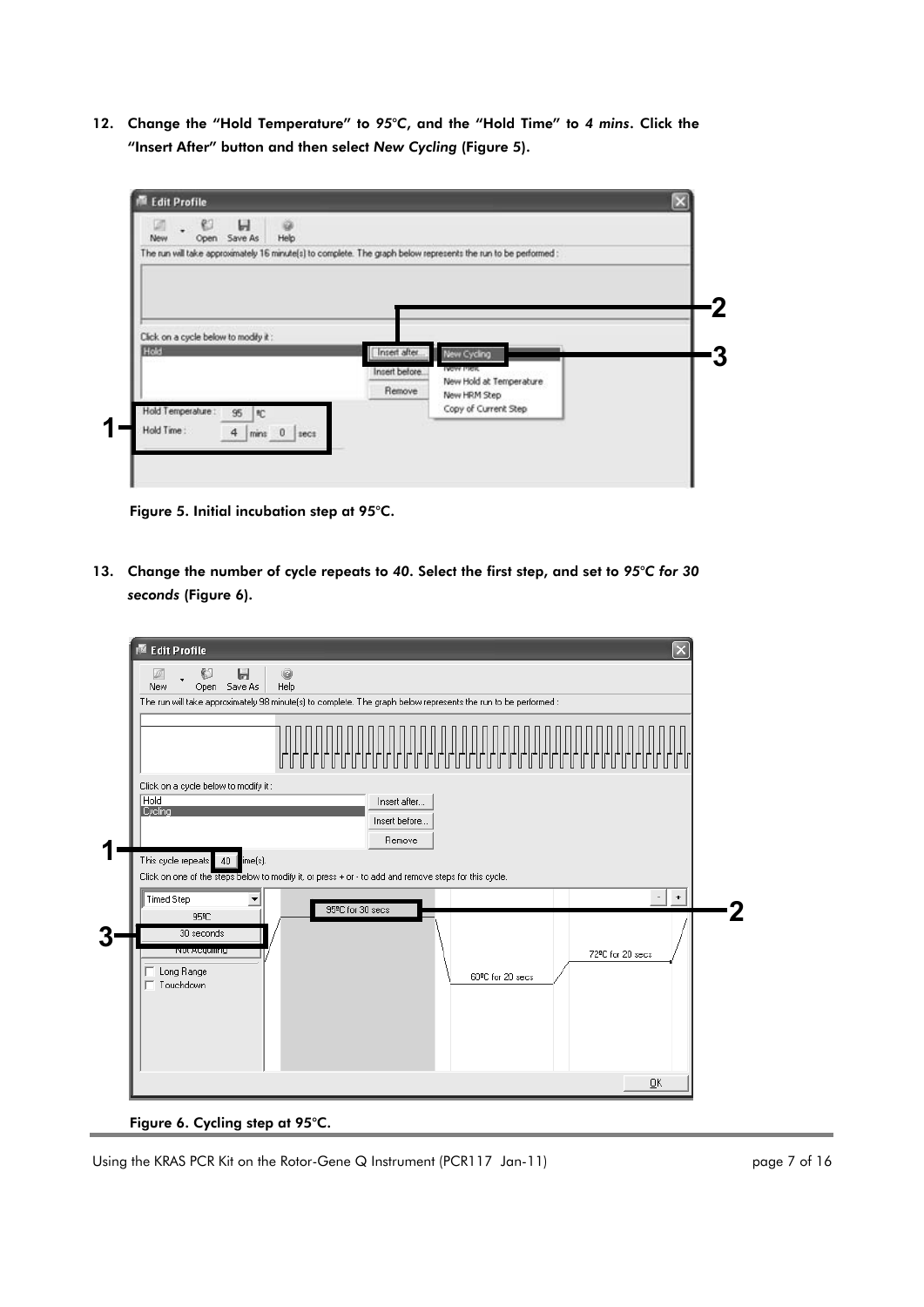14. Highlight the second step, and set to *60°C for 60 seconds*. Enable data acquisition during this step by selecting the "Not Acquiring" button (Figure 7).



Figure 7. Cycling step at 60°C.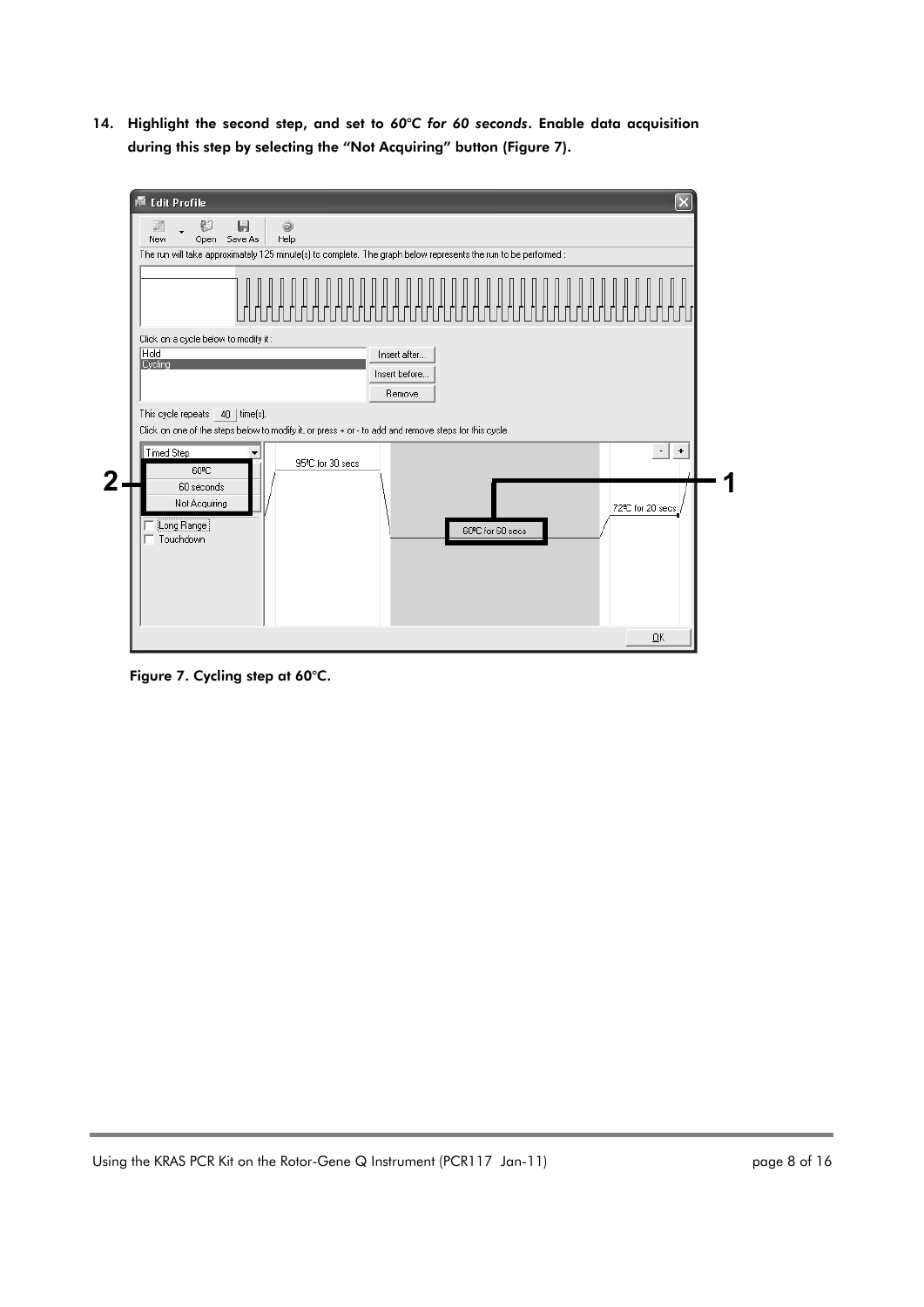15. Set *Green* and *Yellow* as acquiring channels by selecting the ">" button to transfer these from the "Available Channels" list. Click "OK" (Figure 8).

| <b>Acquisition</b>                                                     |                             |                                        |                                                                                                                                                                                                                                                                         |  |  |  |
|------------------------------------------------------------------------|-----------------------------|----------------------------------------|-------------------------------------------------------------------------------------------------------------------------------------------------------------------------------------------------------------------------------------------------------------------------|--|--|--|
|                                                                        |                             | Same as Previous :   (New Acquisition) |                                                                                                                                                                                                                                                                         |  |  |  |
| Available Channels :<br>Name<br>Crimson<br><b>HRM</b><br>Orange<br>Red | Acquisition Configuration : |                                        | Acquiring Channels:<br>Name<br>$\mathcal{P}$<br>Green<br>≺<br>Yellow<br><<                                                                                                                                                                                              |  |  |  |
| $Dve$ Chart $\gg$                                                      |                             | Dye Channel Selection Chart            | To acquire from a channel, select it from the list in the left and click >. To stop acquiring from a<br>channel, select it in the right-hand list and click $\triangleleft$ . To remove all acquisitions, click $\triangleleft\triangleleft$ .<br>Don't Acquire<br>Help |  |  |  |
|                                                                        |                             | Channel Source Detector Dyes           |                                                                                                                                                                                                                                                                         |  |  |  |
| Green                                                                  | 470 <sub>nm</sub>           | 510 <sub>nm</sub>                      | FAM <sup>O</sup> , SYBR Green 1 <sup>O</sup> , Fluorescein, EvaGreen <sup>O</sup> , Alexa Fluor 488 <sup>O</sup>                                                                                                                                                        |  |  |  |
| Yellow                                                                 | 530 <sub>nm</sub>           | 555 <sub>nm</sub>                      | $\mathsf{JOE}^\mathbb{O}, \mathsf{VIC}^\mathbb{O}$ , HEX, TET $^\mathbb{O}$ , CAL Fluor Gold $\mathsf{540}^\mathbb{O}$ , Yakima Yellow $^\mathbb{O}$                                                                                                                    |  |  |  |
| Orange                                                                 | 585 <sub>nm</sub>           | 610 <sub>nm</sub>                      | ROX <sup>O</sup> , CAL Fluor Red 610 <sup>O</sup> , Cy3.5 <sup>O</sup> , Texas Red <sup>O</sup> , Alexa Fluor 568 <sup>O</sup>                                                                                                                                          |  |  |  |
| <b>Red</b>                                                             | 625nm                       | 660nm                                  | Cy5 <sup>(3)</sup> , Quasar 670 <sup>(3)</sup> , Alexa Fluor 633 <sup>(3)</sup>                                                                                                                                                                                         |  |  |  |
| Crimson                                                                | 680 <sub>nm</sub>           | 710hp                                  | Quasar705 <sup>10</sup> , Alexa Fluor 680 <sup>10</sup>                                                                                                                                                                                                                 |  |  |  |
| <b>HRM</b>                                                             | 460nm                       | 510 <sub>nm</sub>                      | SYTO 9 <sup>0</sup> . EvaGreen <sup>O</sup>                                                                                                                                                                                                                             |  |  |  |

Figure 8. Acquiring at cycling step of 60°C.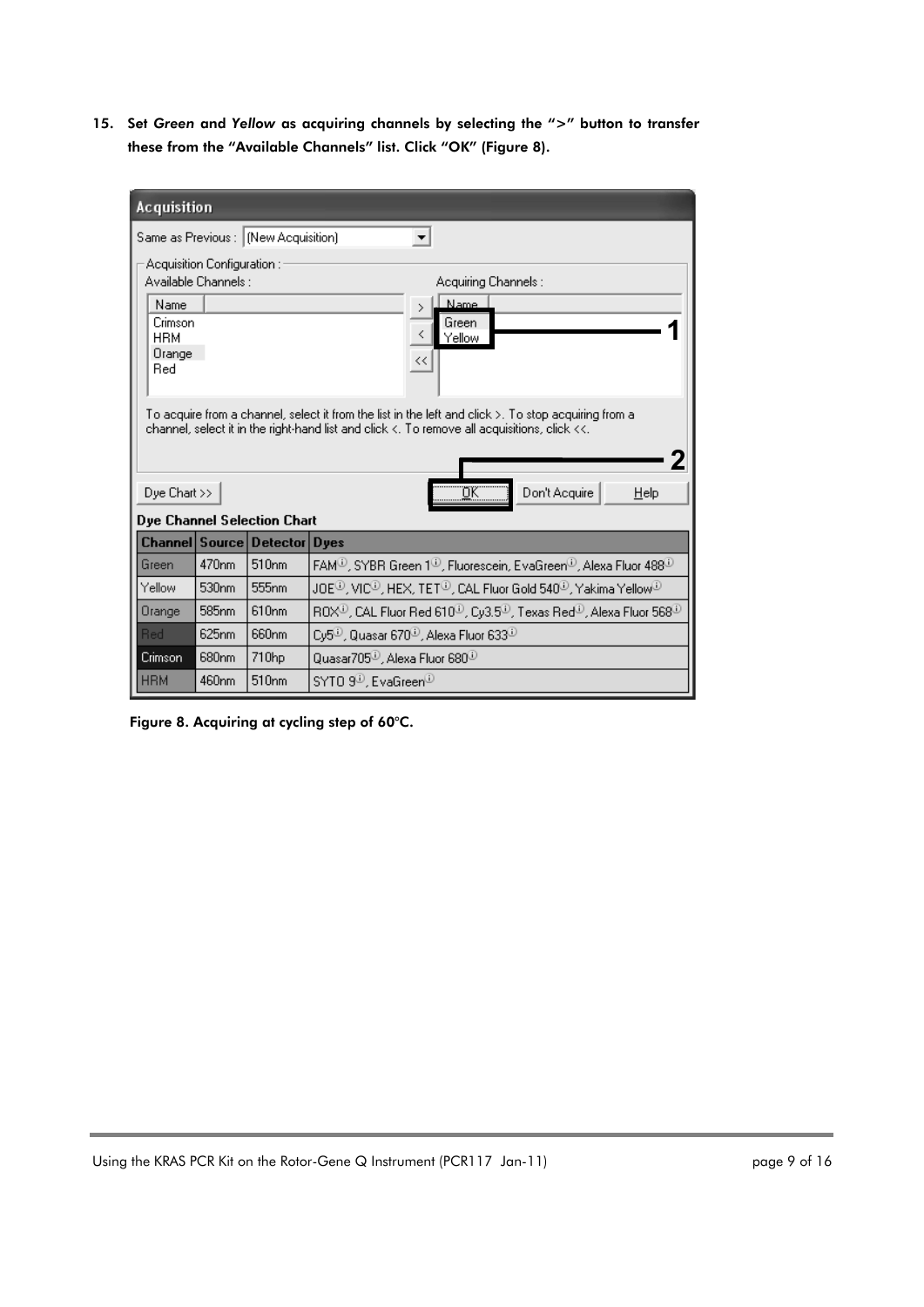16. Highlight the third step and delete by clicking the "-" button. Click "OK" (Figure 9).

| <b>Edit Profile</b><br>冦                                                                                                                                                                                       |  |
|----------------------------------------------------------------------------------------------------------------------------------------------------------------------------------------------------------------|--|
| 陷<br>Ы<br>Ø<br>ø<br>Help<br>Save As<br>Open<br>New                                                                                                                                                             |  |
| The run will take approximately 135 minute(s) to complete. The graph below represents the run to be performed :                                                                                                |  |
|                                                                                                                                                                                                                |  |
| Click on a cycle below to modify it:<br>Hold<br>Insert after<br>Cycling<br>Insert before<br>Remove                                                                                                             |  |
| This cycle repeats $40$   time(s).<br>Click on one of the steps below to modify it, or press + or - to add and remove steps for this cycle.                                                                    |  |
| H.<br>$\vert \cdot \vert$<br><b>Timed Step</b><br>95ºC for 30 secs<br>72 <sup>e</sup> C<br>20 seconds<br>Acquiring to Cycling B<br>72ºC for 20 secs<br>on Green<br>60°C for 60 secs<br>Long Range<br>Touchdown |  |
| ŌΚ                                                                                                                                                                                                             |  |

Figure 9. Removal of extension step.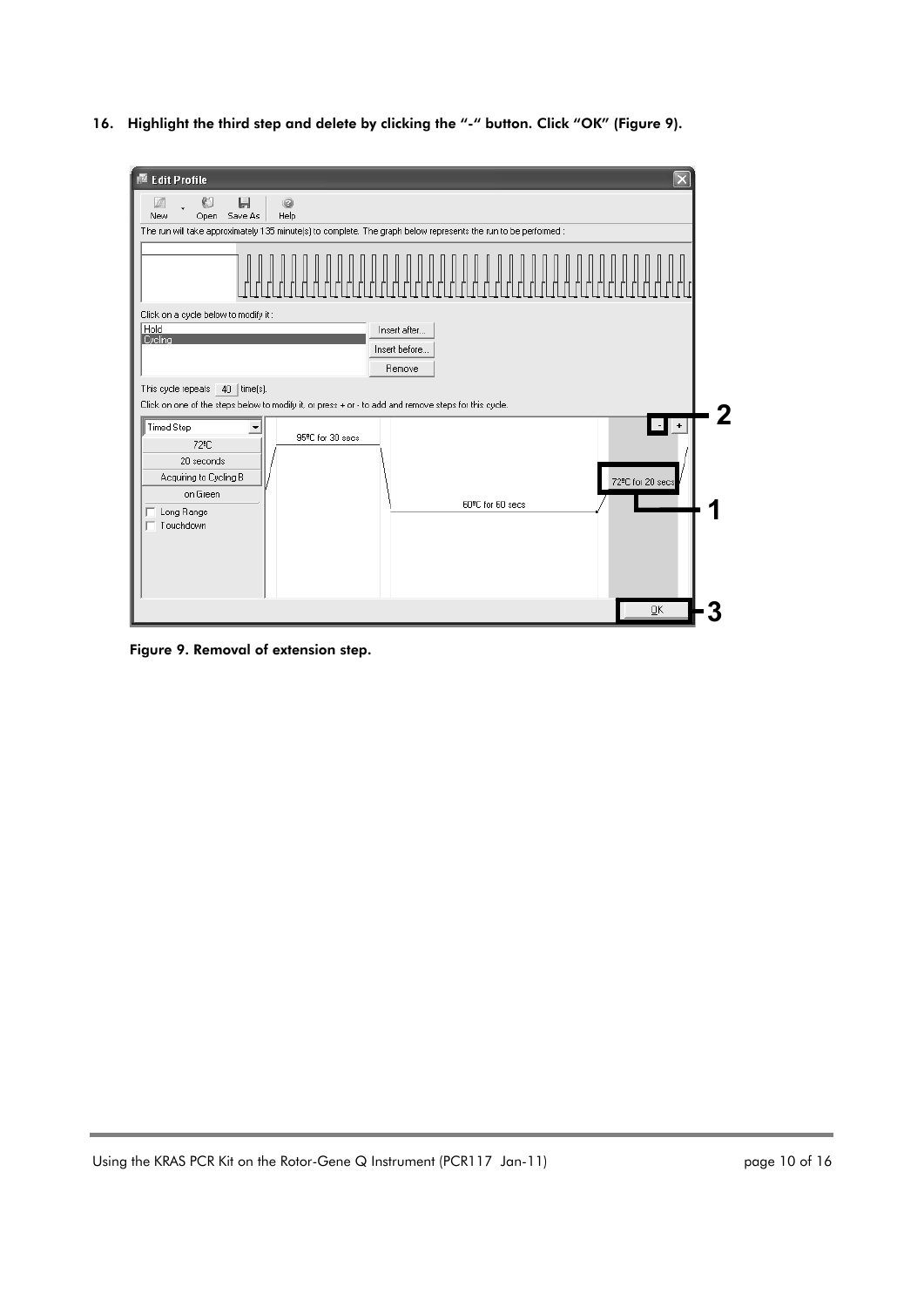17. In the next dialog box, click the "Gain Optimisation" button (Figure 10).

| Temperature Profile :<br>Edit Profile                                               |                                                                                                                       |                                                                                                                            |                                    |                                                             | This box displays<br>help on elements in<br>the wizard. For help<br>on an item, hover<br>your mouse over the<br>item for help. You<br>can also click on al<br>combo box to display<br>help about its<br>available settings. |
|-------------------------------------------------------------------------------------|-----------------------------------------------------------------------------------------------------------------------|----------------------------------------------------------------------------------------------------------------------------|------------------------------------|-------------------------------------------------------------|-----------------------------------------------------------------------------------------------------------------------------------------------------------------------------------------------------------------------------|
| Channel Setup:<br>Name<br>Green<br>Yellow<br>Orange<br>Red<br>Crimson<br><b>HRM</b> | Source<br>470 <sub>nm</sub><br>530 <sub>nm</sub><br>585 <sub>nm</sub><br>625nm<br>680nm<br>460nm<br>Gain Optimisation | Detector<br>510 <sub>nm</sub><br>555 <sub>nm</sub><br>610 <sub>nm</sub><br>660 <sub>nm</sub><br>710hp<br>510 <sub>nm</sub> | Gain<br>5<br>5<br>5<br>5<br>7<br>7 | Create New<br>Edit<br>Edit Gain<br>Remove<br>Reset Defaults |                                                                                                                                                                                                                             |

Figure 10. Gain optimization.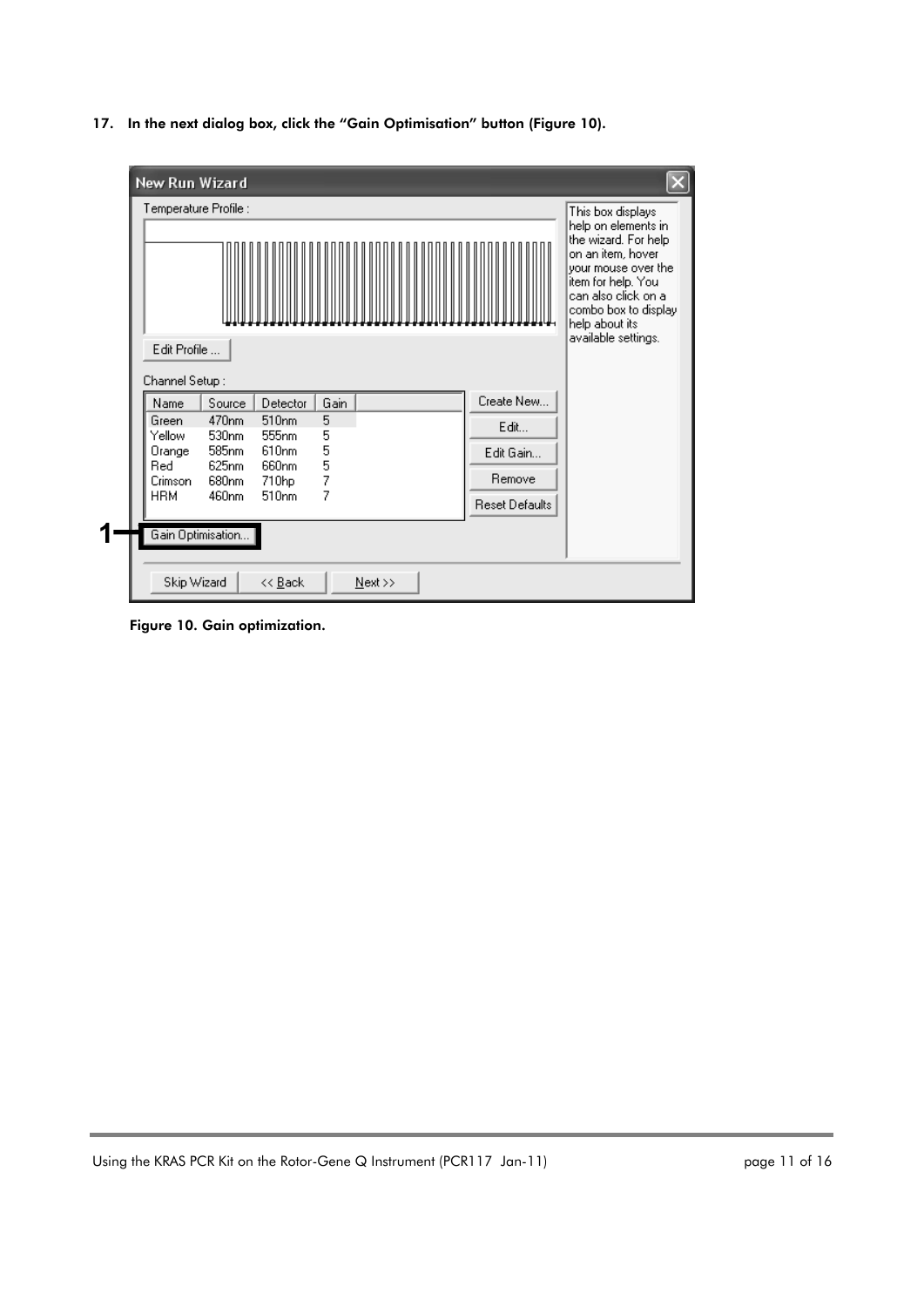18. Click the "Optimise Acquiring" button. Channel settings are then displayed for each channel. Accept these default values by clicking "OK" for both channels (Figure 11).

| <b>Auto-Gain Optimisation Setup</b>                                                                                                                                                                                                                                      |
|--------------------------------------------------------------------------------------------------------------------------------------------------------------------------------------------------------------------------------------------------------------------------|
| Optimisation :                                                                                                                                                                                                                                                           |
| Auto-Gain Optimisation will read the fluoresence on the inserted sample at<br>different gain levels until it finds one at which the fluorescence levels are<br>acceptable. The range of fluorescence you are looking for depends on the<br>chemistry you are performing. |
| Set temperature to $\begin{bmatrix} 60 & \frac{1}{\sqrt{2}} \end{bmatrix}$<br>degrees.                                                                                                                                                                                   |
| Optimise All<br>Optimise Acquiring                                                                                                                                                                                                                                       |
| Perfon                                                                                                                                                                                                                                                                   |
| <b>Auto-Gain Optimisation Channel Settings</b><br>Perfor                                                                                                                                                                                                                 |
| Channel Settings :<br>Channel 9                                                                                                                                                                                                                                          |
| Tube Position:<br>Channel: Green                                                                                                                                                                                                                                         |
| lAdd…<br>ĒЕ<br>$\Box$ $\frac{1}{\sqrt{2}}$ Fl up to $\boxed{10}$<br>$\mathbb{F}$<br>Target Sample Range :<br>Edit…<br>Name                                                                                                                                               |
| 10<br>Acceptable Gain Range: 10<br>emove<br>- 글<br>to                                                                                                                                                                                                                    |
| move All<br>OΚ<br>Cancel<br>Help                                                                                                                                                                                                                                         |
|                                                                                                                                                                                                                                                                          |
|                                                                                                                                                                                                                                                                          |
|                                                                                                                                                                                                                                                                          |
|                                                                                                                                                                                                                                                                          |
| Manual<br>Start<br>Close<br>Help                                                                                                                                                                                                                                         |

Figure 11. Auto-gain optimization for the green channel.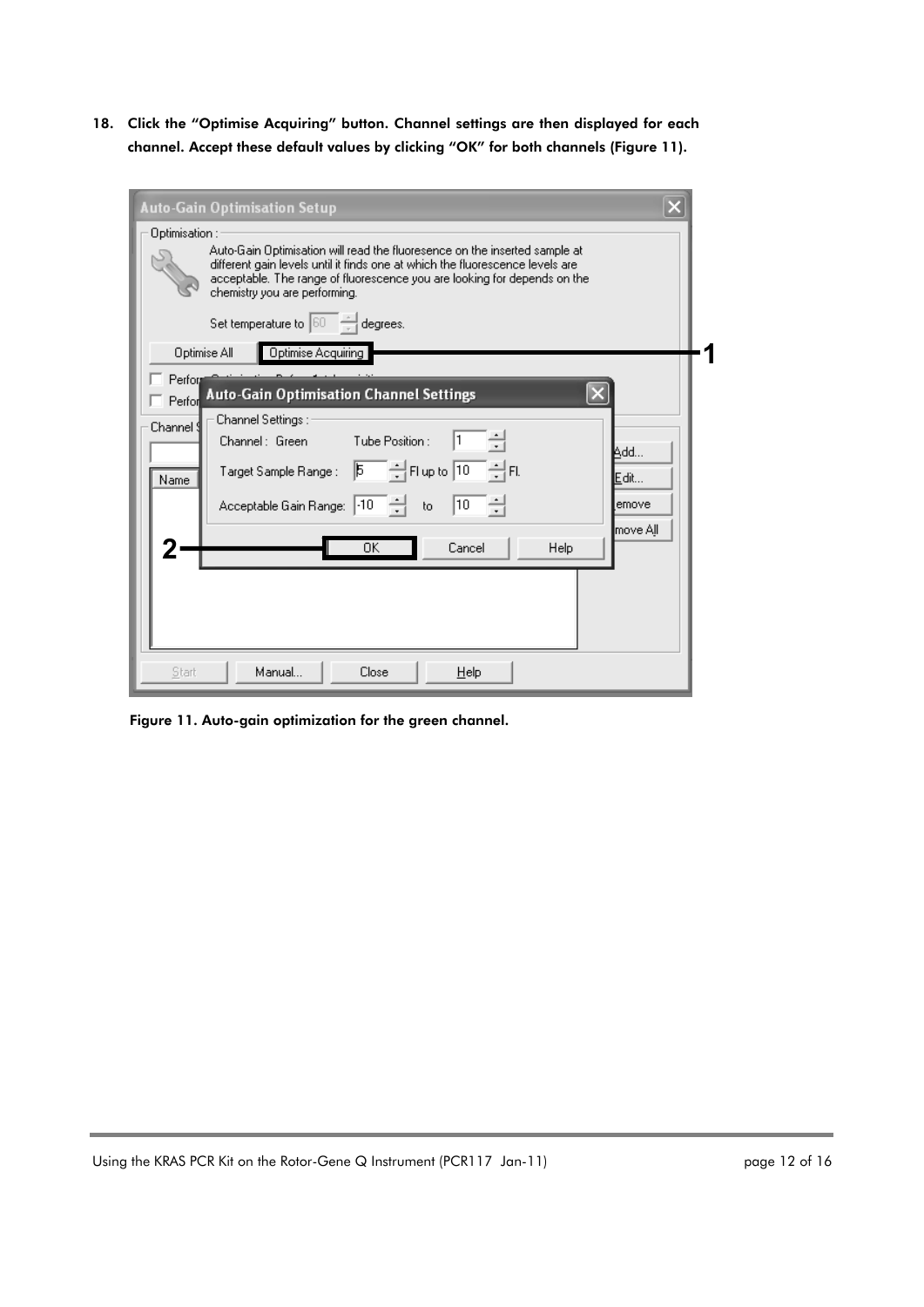19. Check the "Perform Optimisation before 1st Acquisition" box, then click the "Close" button to return to the wizard (Figure 12).

|                    | Optimisation :<br>Auto-Gain Optimisation will read the fluoresence on the inserted sample at<br>different gain levels until it finds one at which the fluorescence levels are<br>acceptable. The range of fluorescence you are looking for depends on the<br>chemistry you are performing.<br>Set temperature to $ 60 $<br>degrees. |                    |                                                        |          |          |            |  |  |
|--------------------|-------------------------------------------------------------------------------------------------------------------------------------------------------------------------------------------------------------------------------------------------------------------------------------------------------------------------------------|--------------------|--------------------------------------------------------|----------|----------|------------|--|--|
|                    |                                                                                                                                                                                                                                                                                                                                     |                    |                                                        |          |          |            |  |  |
|                    | Optimise All                                                                                                                                                                                                                                                                                                                        | Optimise Acquiring |                                                        |          |          |            |  |  |
| ⊽                  | Perform Optimisation Before 1st Acquisition                                                                                                                                                                                                                                                                                         |                    |                                                        |          |          |            |  |  |
|                    |                                                                                                                                                                                                                                                                                                                                     |                    | Perform Optimisation At 60 Degrees At Beginning Of Run |          |          |            |  |  |
|                    |                                                                                                                                                                                                                                                                                                                                     |                    |                                                        |          |          |            |  |  |
| Channel Settings : |                                                                                                                                                                                                                                                                                                                                     |                    |                                                        |          |          |            |  |  |
|                    |                                                                                                                                                                                                                                                                                                                                     |                    |                                                        |          |          | Add        |  |  |
| Name               | <b>Tube Position</b>                                                                                                                                                                                                                                                                                                                | Min Reading        | Max Reading                                            | Min Gain | Max Gain | Edit       |  |  |
| Green              |                                                                                                                                                                                                                                                                                                                                     | 5FI                | 10FI                                                   | $-10$    | 10       | Remove     |  |  |
| Yellow             | 1                                                                                                                                                                                                                                                                                                                                   | 5FI                | 10FI                                                   | $-10$    | 10       |            |  |  |
|                    |                                                                                                                                                                                                                                                                                                                                     |                    |                                                        |          |          | Remove All |  |  |
|                    |                                                                                                                                                                                                                                                                                                                                     |                    |                                                        |          |          |            |  |  |
|                    |                                                                                                                                                                                                                                                                                                                                     |                    |                                                        |          |          |            |  |  |
|                    |                                                                                                                                                                                                                                                                                                                                     |                    |                                                        |          |          |            |  |  |
|                    |                                                                                                                                                                                                                                                                                                                                     |                    |                                                        |          |          |            |  |  |

Figure 12. Selection of green and yellow channels.

20. Click "Next" to save the template in an appropriate location by selecting "Save Template".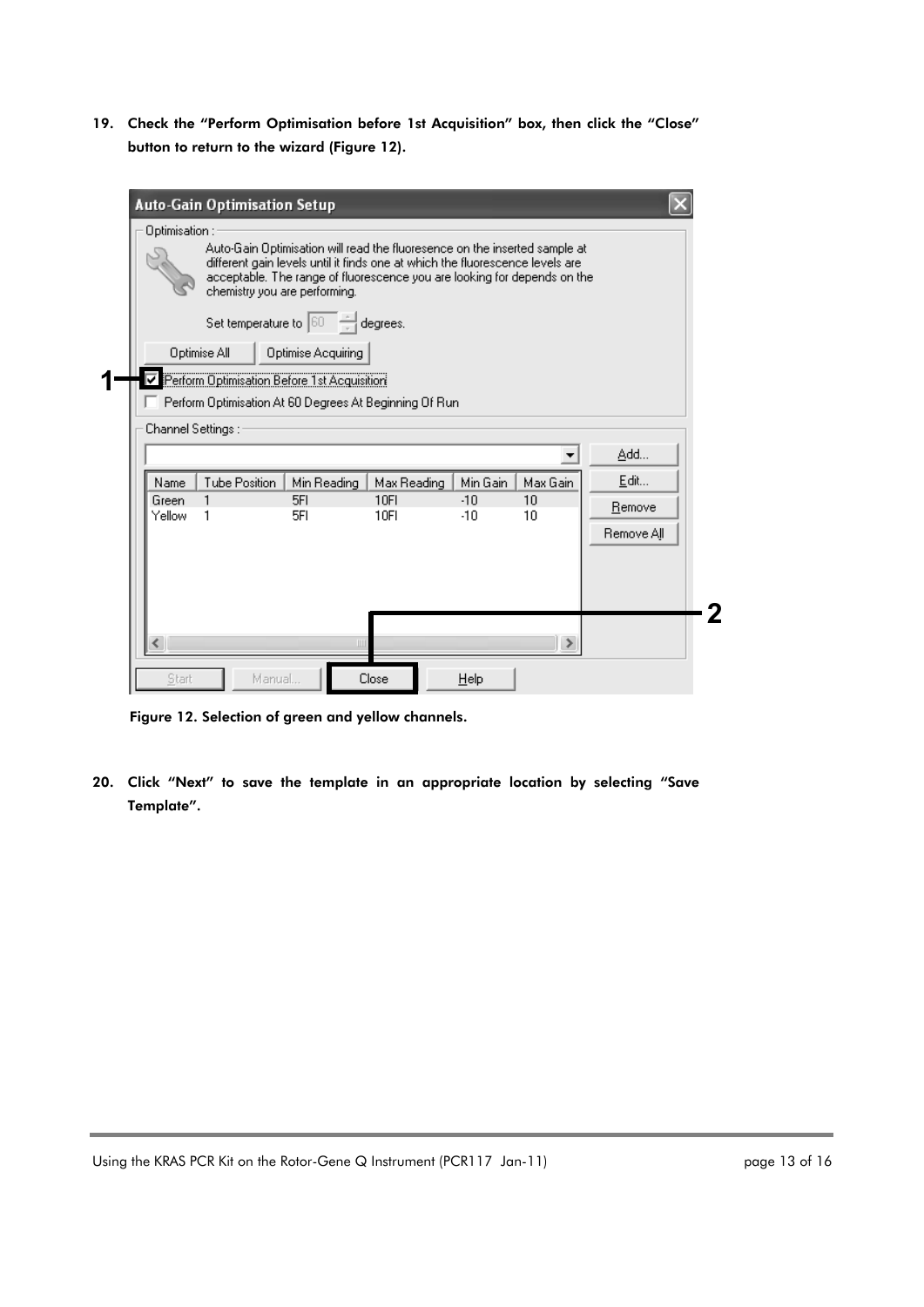21. Check the summary and click "Start Run" to save the run file and start the run (Figure 13).

| New Run Wizard                                                                                                                                                                                                 |                                                                                |  |  |  |  |  |  |  |
|----------------------------------------------------------------------------------------------------------------------------------------------------------------------------------------------------------------|--------------------------------------------------------------------------------|--|--|--|--|--|--|--|
| Summary:                                                                                                                                                                                                       |                                                                                |  |  |  |  |  |  |  |
|                                                                                                                                                                                                                |                                                                                |  |  |  |  |  |  |  |
| Setting<br>Green Gain<br>Yellow Gain<br>Auto-Gain Optimisation<br>Rotor<br>Sample Layout<br>Reaction Volume (in microliters)                                                                                   | Value<br>5<br>5<br>Before First Acquisition<br>72-Well Rotor<br>1, 2, 3,<br>25 |  |  |  |  |  |  |  |
| Start Run<br>Once you've confirmed that your run settings are correct, click Start Run to<br>Save Template<br>begin the run. Click Save Template to save settings for future runs.<br>Skip Wizard<br>$<<$ Back |                                                                                |  |  |  |  |  |  |  |

Figure 13. Starting the run.

22. After the run starts, a new window appears in which you can either enter sample names now or click "Finish" and enter them later by selecting the "Sample" button during the run, or once the run is complete.

After the run is finished, analyze the data as follows:

### Software analysis settings

- 1. Open the appropriate file using the Rotor-Gene Q series software (2.0.2) or higher.
- 2. Label samples.
- 3. Click "Analyse". On the analysis page, click "Cycling A Yellow" to check the HEX channel.
- 4. The dynamic tube should be highlighted. Click "Slope correct" and "Linear scale".
- 5. Set the threshold at 0.03 and check the  $C_T$  values.
- 6. On the analysis page, click "Cycling A Green" to check the FAM® channel.
- 7. The dynamic tube should be highlighted. Click "Slope correct" and "Linear scale".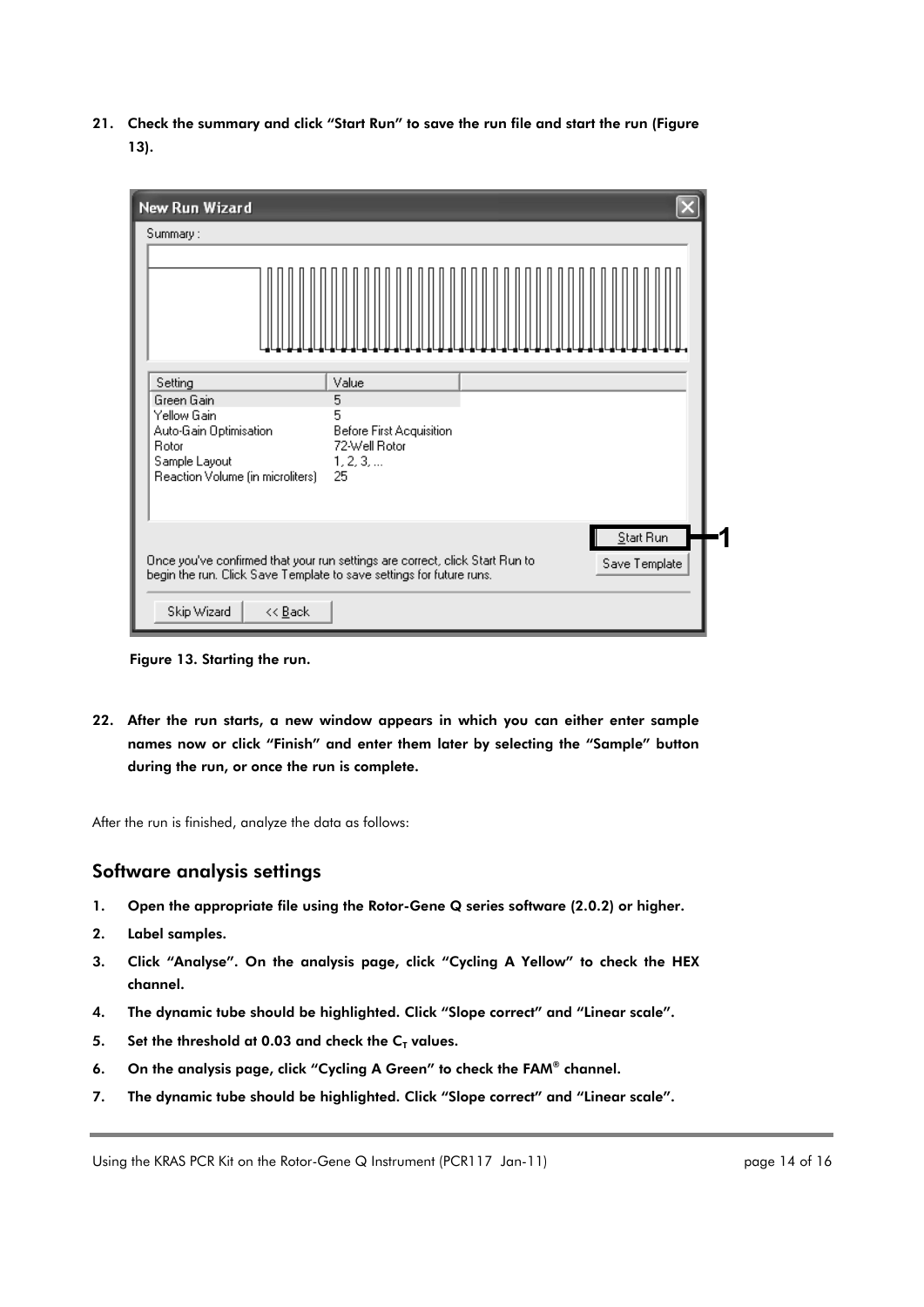- 8. Set the threshold at 0.04 and check the  $C_T$  values.
- 9. For data interpretation, see the *KRAS PCR Kit Handbook*.